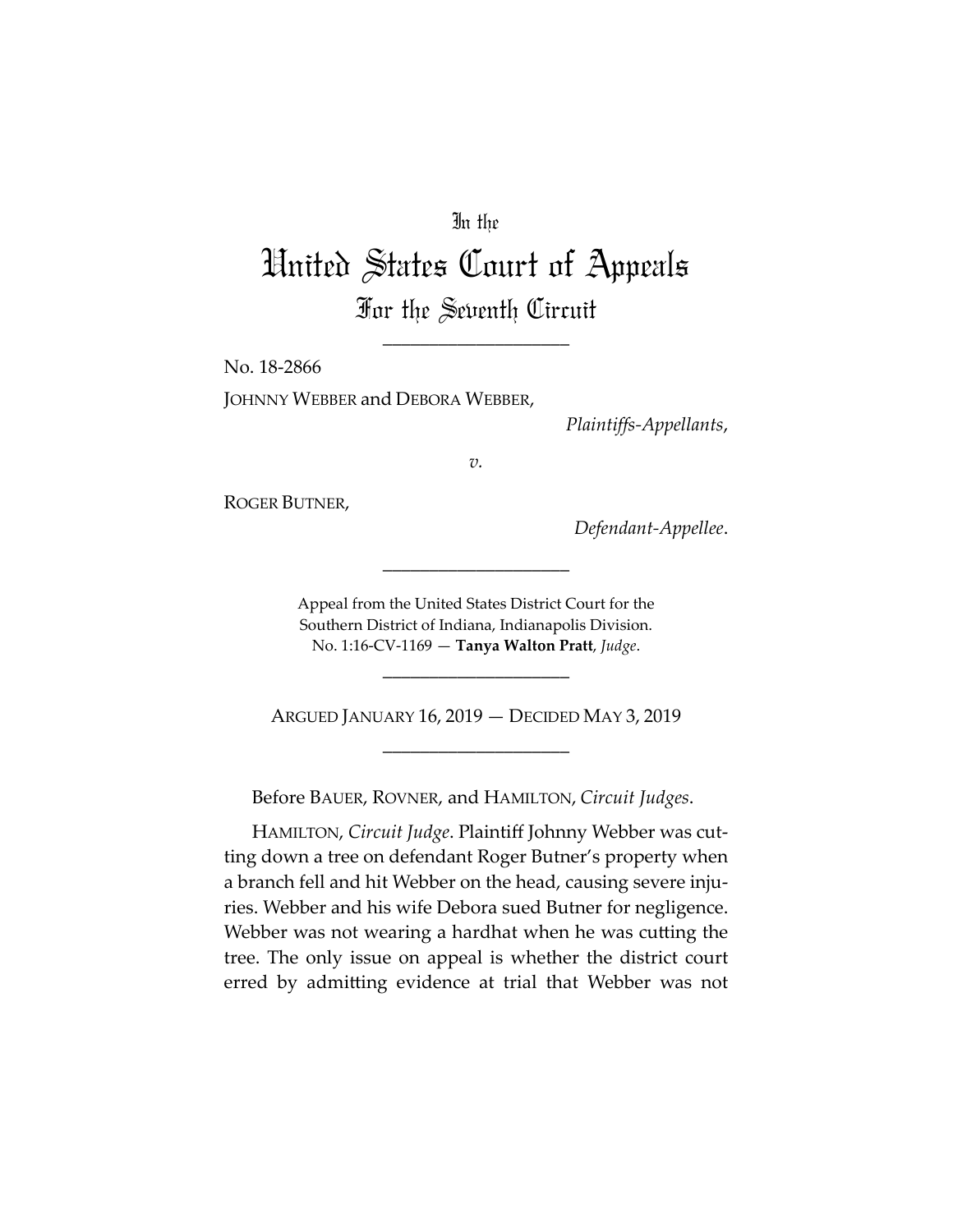using a hardhat and instructing the jury about considering that evidence.

The district court ruled that the evidence that Webber was not using a hardhat could not be admitted to support a de‐ fense of failure to mitigate damages. The court held, however, that the evidence could be admitted to show Webber's as‐ sumption of risk and comparative fault, and whether Webber acted as a reasonably careful person. This ruling was reflected in an instruction to the jury. The jury returned a verdict apportioning 51% of fault to plaintiff Webber and 49% to defend‐ ant Butner. Under Indiana's modified comparative fault stat‐ ute, that meant Webber recovered nothing. See Ind. Code §§ 34‐51‐2‐7(b)(2) & 34‐51‐2‐6; *Hockema v. J.S.*, 832 N.E.2d 537, 542 (Ind. App. 2005) ("The Indiana statute is a type of modi‐ fied fifty percent comparative fault law. … Thus, if a claimant is deemed to be more than fifty percent at fault, then the claimant is barred from recovery.")**.**

This case is in federal court under diversity jurisdiction, see 28 U.S.C. § 1332, so we apply Indiana substantive tort law, which governs whether this evidence was relevant. In determining fault, Indiana law bars admission of evidence that an injured plaintiff was not using safety equipment unless the failure to use the equipment contributed to causing the injury. See Ind. Code §§ 34‐51‐2‐7(b)(1) & 34‐51‐2‐3; *Green v. Ford Mo‐ tor Co.*, 942 N.E.2d 791, 795–96 (Ind. 2011). The fact that Web‐ ber was not wearing a hardhat did not cause the branch to fall and hit him on the head. The district court nevertheless ad‐ mitted this evidence for the purpose of apportioning fault. The admission of this evidence was an error, as was the in‐ struction about considering the evidence. We cannot say these errors were harmless because the jury decided on a razor‐thin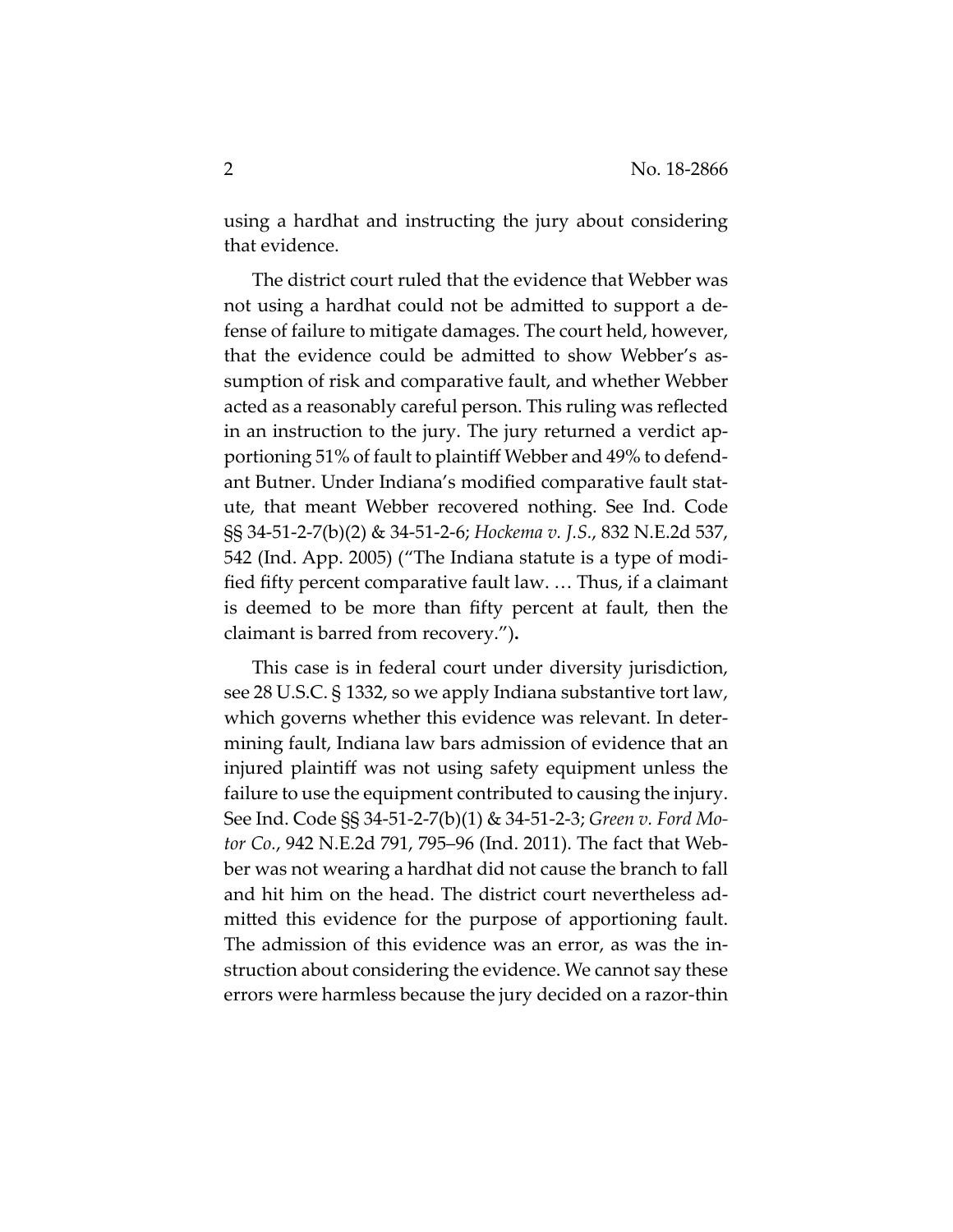split when apportioning fault. The Webbers are entitled to a new trial.

## I. *Factual & Procedural Background*

On April 18, 2014, Johnny Webber was helping his friend Roger Butner cut down trees on Butner's property in south‐ eastern Indiana. Webber was not a professional logger, and he was not wearing a hardhat while cutting down the trees. According to plaintiffs' evidence, the pair agreed that Webber would operate the chainsaw while Butner would assist by watching out for hazards. Unfortunately, while Webber and Butner were cutting one of the trees, an apparently dead branch fell on Webber's head, causing severe and nearly fatal injuries.

The Webbers filed this suit in state court. (Mrs. Webber's claim is derivative from her husband's and requires no sepa‐ rate consideration here.) They alleged that Butner, as owner of the property, had a duty to take reasonable steps to protect Webber's safety. They also alleged that Butner took on a specific duty to Webber when he agreed to look out for hazards and failed to warn Butner of the falling branch. Webber claims that his injuries were a proximate result of Butner's breaches of duties.1

Butner removed the case to federal court, and the case was tried to a jury. After jury selection but before opening arguments, the Webbers presented an oral motion in limine to

<sup>&</sup>lt;sup>1</sup> The Webbers later discovered and presented evidence at trial that a professional logger had warned Butner that the trees were "very dangerous" and should be cut down by a professional logger because they were "dead in the butts" and "hollow in the butts." Butner testified that he did not recall the conversation but that it was possible it happened.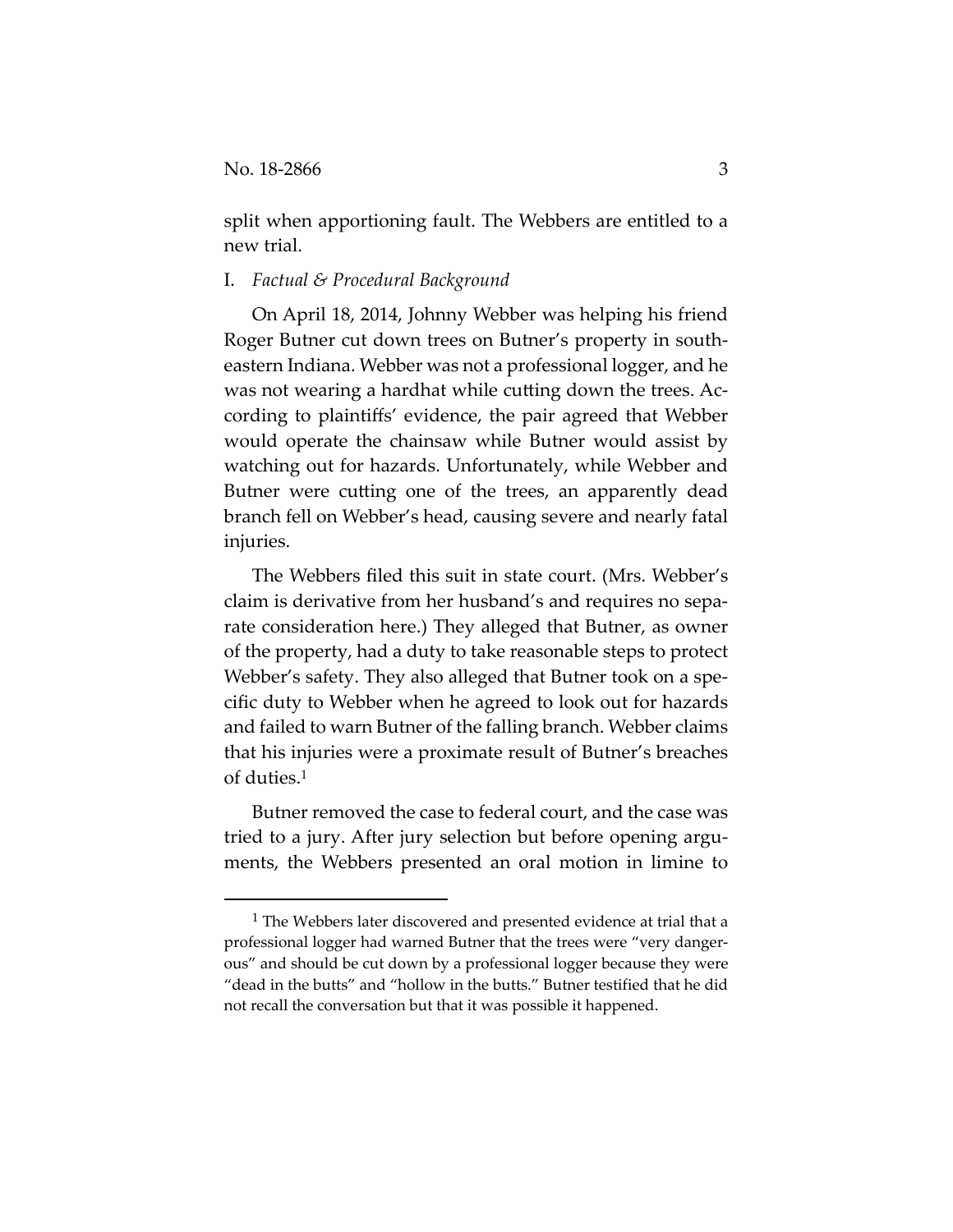exclude evidence that Webber was not using a hardhat while he was cutting down the trees. Following argument, the dis‐ trict court ruled that the evidence could be introduced "to show assumption of risk, comparative fault, and whether Johnny Webber acted as a reasonably careful person." Butner then presented evidence that Webber had not been using a hardhat. That evidence was highlighted in Butner's closing argument, reminding the jury that Webber cut the trees "without wearing any safety helmets, any safety equipment," and that "you can consider that testimony that he didn't wear a hardhat, so he basically—he assumed the risk of that danger." The court instructed the jury: "Evidence relating to the use of a hardhat is offered to show assumption of risk, comparative fault, and whether Johnny Webber acted as a reasonably care‐ ful person. You may not consider it to show whether it would have prevented or altered the extent of Johnny Webber's injuries."2

<sup>2</sup> While the district court identified three admissible bases here—as‐ sumption of risk, comparative fault, and failure to act as a reasonably care‐ ful person—we see no distinction for these purposes because each is a means of apportioning fault to the plaintiff. See Indiana Model Civil Jury Instruction 909 (2018) ("A person is negligent if he or she does something a reasonably careful person would not do in the same situation, or fails to do something a reasonably careful person would do in the same situa‐ tion."); *Heck v. Robey*, 659 N.E.2d 498, 504 (Ind. 1995) (assumption of risk "is subsumed by the concept of fault in [Indiana's] comparative fault scheme."), abrogated on other grounds by *Control Techniques, Inc. v. John‐ son*, 762 N.E.2d 104, 107–10 (Ind. 2002); Indiana Model Civil Jury Instruc‐ tion 921 (2018) (To prove plaintiff assumed the risk, defendant must prove by the greater weight of the evidence that plaintiff knew and appreciated the risk and plaintiff voluntarily accepted the risk. If you decide that plain‐ tiff assumed the risk, then that conduct is fault that you should assess against plaintiff.). For the reasons discussed below, no matter which way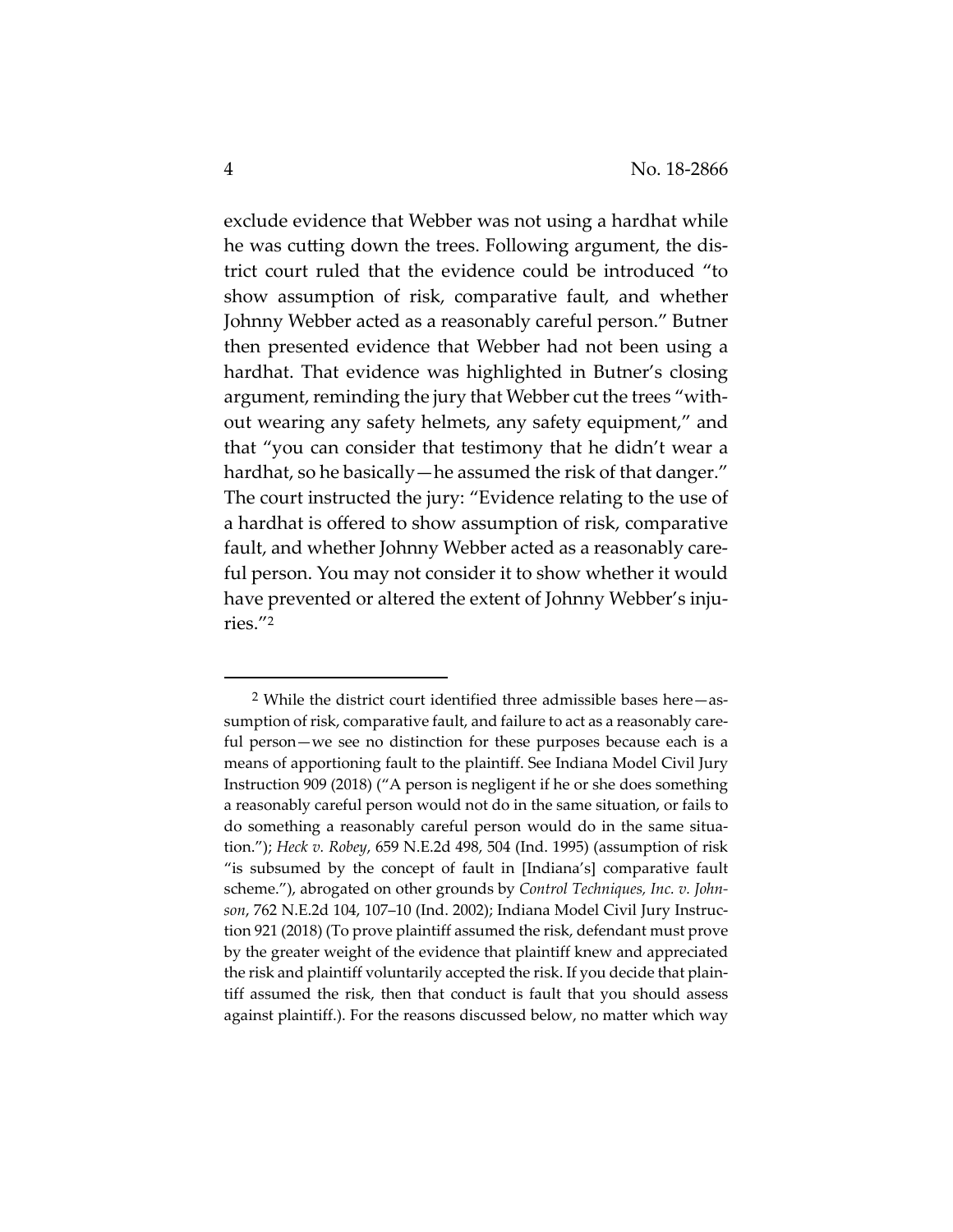As noted, the jury apportioned 51% of fault to Webber and 49% of fault to Butner. The district court entered judgment for Butner. On appeal, the Webbers challenge two related rulings: (1) the admission of evidence that Webber was not using a hardhat, and (2) the jury instruction on that evidence.

#### II. *Analysis*

We review a district court's evidentiary rulings for an abuse of discretion. E.g., *Aldridge v. Forest River, Inc.*, 635 F.3d 870, 874 (7th Cir. 2011). A district court may abuse its discre‐ tion, however, if it exercises that discretion based on a mis‐ taken view of the law. E.g., *Cooter & Gell v. Hartmarx Corp*., 496 U.S. 384, 402 (1990); *Turnell v. CentiMark Corp*., 796 F.3d 656, 662 (7th Cir. 2015); *Ervin v. OS Restaurant Services, Inc*., 632 F.3d 971, 976 (7th Cir. 2011).

Since we are hearing this case under diversity jurisdiction, substantive Indiana tort law governs the relevance, and thus the admissibility, of this evidence of the failure to use safety equipment. See, e.g., *Barron v. Ford Motor Co.*, 965 F.2d 195, 198–200 (7th Cir. 1992) (discussing considerations to deter‐ mine whether state rule is procedural rule of evidence or substantive rule to be used under the *Erie Railroad* doctrine in a federal court hearing a case under diversity jurisdiction); *id*. at 202 (Ripple, J., concurring). As shown below, Indiana cases on evidence that an injured plaintiff failed to use safety equip‐ ment are driven by substantive policy determinations stemming from state legislation. We must apply Indiana law by doing our best to predict how the Indiana Supreme Court would decide about the relevance of this evidence. See, e.g.,

the "fault" is framed, these theories all require a causal connection to the injury.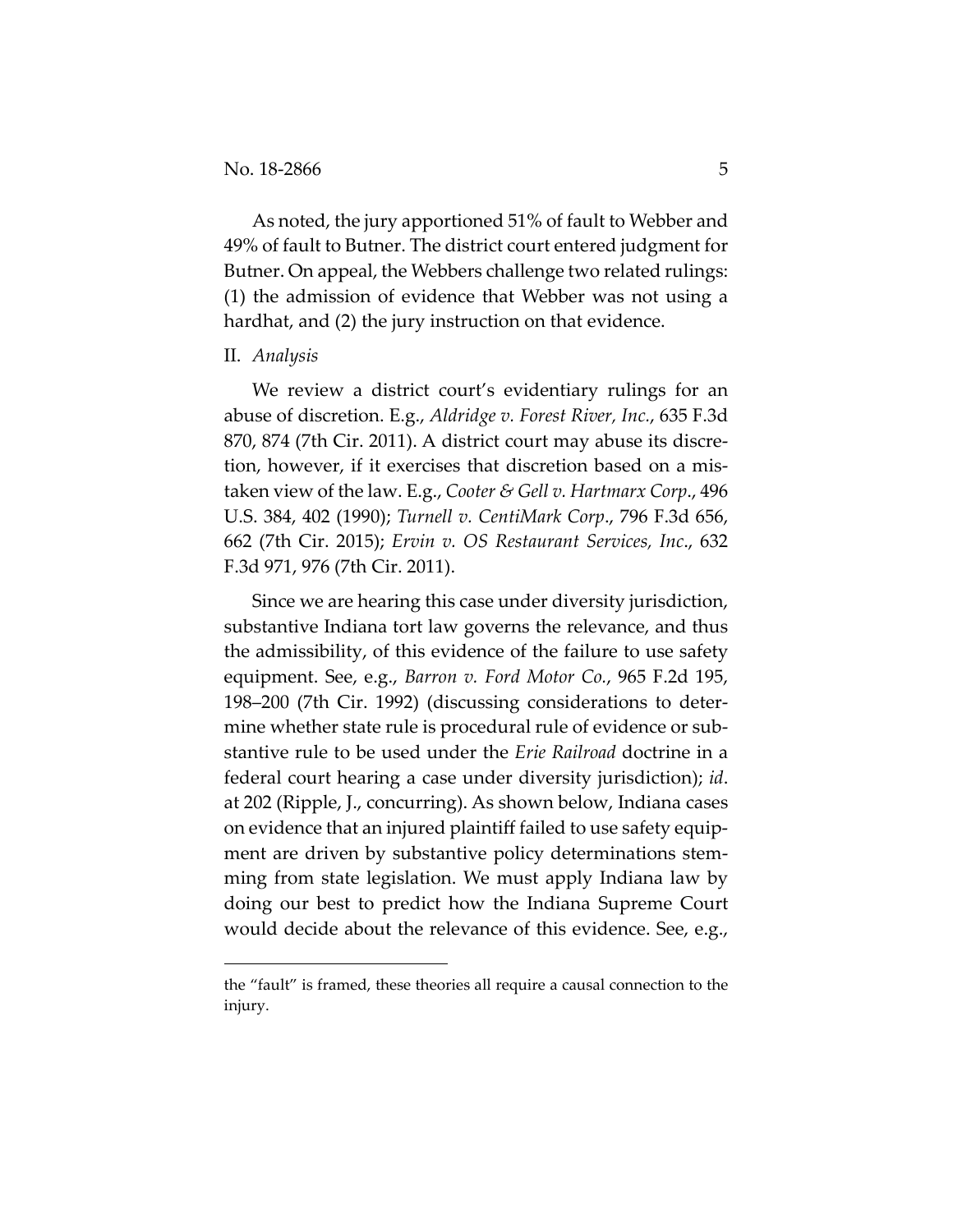*Allstate Ins. Co. v. Menards, Inc*., 285 F.3d 630, 635 (7th Cir. 2002).

#### A. *The Indiana Comparative Fault Act*

To prove that Butner was at fault for the injury, the Web‐ bers had to show: (1) a duty owed to the plaintiff by the de‐ fendant; (2) a breach of duty by allowing conduct to fall below the applicable standard of care; and (3) an injury proximately caused by the defendant's breach. See *Robertson v. B.O.*, 977 N.E.2d 341, 344 (Ind. 2012); *Nasser v. St. Vincent Hosp. & Health Servs.*, 926 N.E.2d 43, 48 (Ind. App. 2010). If a plaintiff proves each of these elements, the defendant is liable and all that re‐ mains is a determination of the amount of damages. See *Rob‐ ertson*, 977 N.E.2d at 344.

The Indiana Comparative Fault Act applies generally to damages actions based in fault. See *Mendenhall v. Skinner & Broadbent Co.*, 728 N.E.2d 140, 142 (Ind. 2000). The Act re‐ placed the common law rule of contributory negligence, un‐ der which a plaintiff who was even slightly negligent was barred from any recovery. See *id.*, citing *Indianapolis Power & Light Co. v. Brad Snodgrass, Inc.*, 578 N.E.2d 669 (Ind. 1991). The Act allocates fault proportionally, "ensuring that each person whose fault contributed to cause injury bears his or her proportionate share of the total fault contributing to the injury." *Mendenhall*, 728 N.E.2d at 142, citing *Bowles v. Tatom*, 546 N.E.2d 1188 (Ind. 1989).

For the section of the Act at issue here, "fault" is defined to include:

> any act or omission that is negligent, willful, wanton, reckless, or intentional toward the per‐ son or property of others. The term also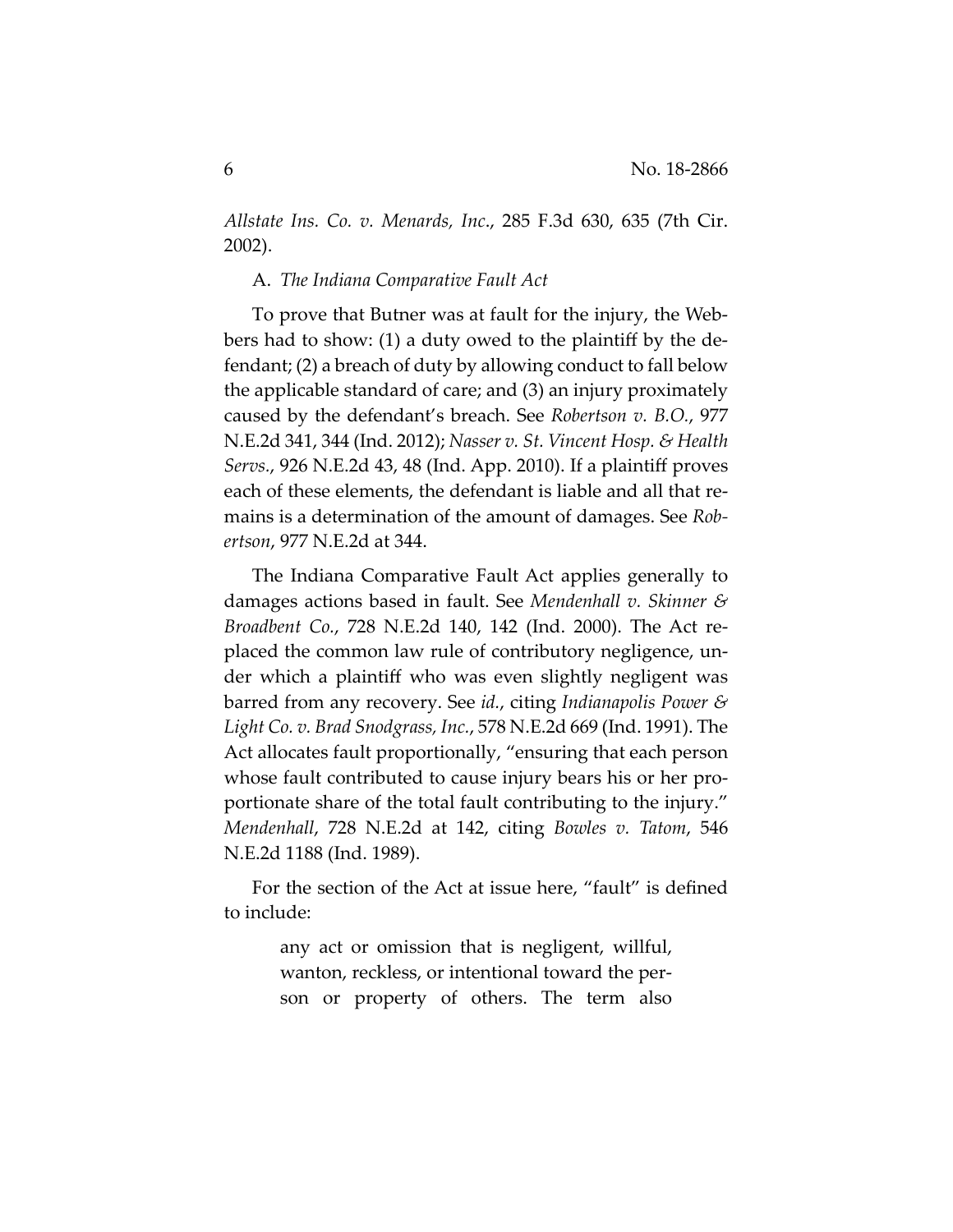includes unreasonable assumption of risk not constituting an enforceable express consent, in‐ curred risk, and unreasonable failure to avoid an injury or to mitigate damages.

#### Ind. Code § 34‐6‐2‐45.

The phrase "unreasonable failure to avoid an injury or to mitigate damages" applies only to a plaintiff's conduct *before* an accident or initial injury. *Kocher v. Getz*, 824 N.E.2d 671, 674 (Ind. 2005). In dicta in *Kocher v. Getz*, the Indiana Supreme Court gave an example of such conduct: "failing to exercise reasonable care in using appropriate safety devices, e.g., wearing safety goggles while operating machinery that pre‐ sents a substantial risk of eye damage." *Id.* at 674–75. A plain‐ tiff's post‐accident conduct that constitutes an unreasonable failure to mitigate damages is not to be considered in the assessment of fault. *Id.* at 675.

Under the Act, the jury assesses percentage of fault by considering "the fault of all persons who *caused or contributed to cause* the alleged injury." Ind. Code § 34‐51‐2‐7(b)(1) (empha‐ sis added). The Indiana Supreme Court has characterized this language as "expansive." *Green v. Ford Motor Co.*, 942 N.E.2d 791, 795 (Ind. 2011) ("the legislature employed expansive lan‐ guage to describe the breadth of causative conduct that may be considered in determining and allocating fault"). But in *Green* the Indiana Supreme Court also emphasized that cau‐ sation remains central in assessing fault:

> The Comparative Fault Act, however, further specifies that, in comparative fault actions, the "legal requirements of causal relation apply." Ind. Code § 34‐51‐2‐3. This requirement of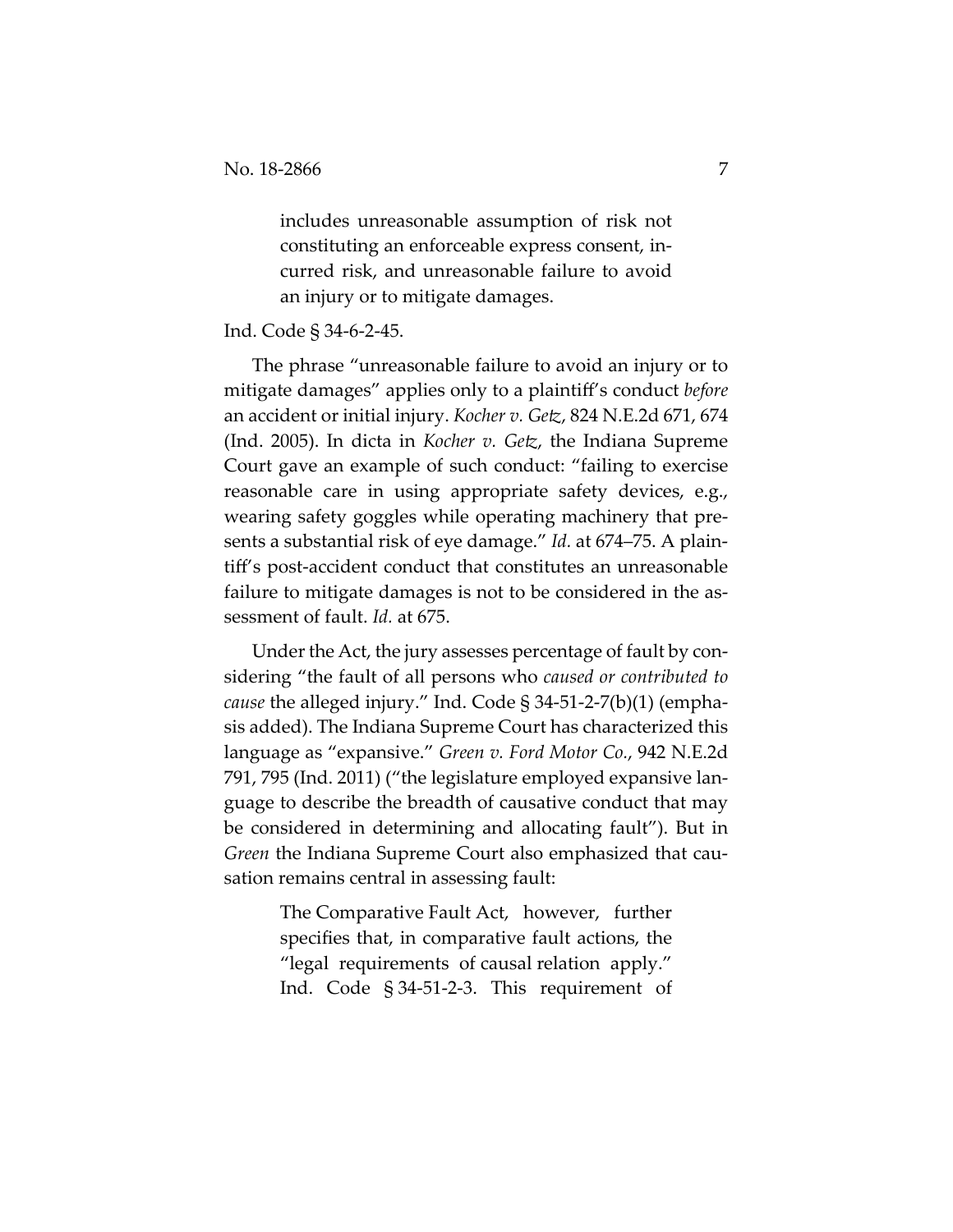proximate cause to establish liability was pre‐ served in the Indiana comparative fault scheme. *Control Techniques, Inc. v. Johnson,* 762 N.E.2d 104, 109 (Ind. 2002).

The legislature has thus directed that a broad range of potentially causative conduct initially may be considered by the fact‐finder but that the jury may allocate comparative fault only to those actors whose fault was a proximate cause of the claimed injury.

*Id.*

Essentially, the fact‐finder may consider "evidence of all relevant conduct of the plaintiff reasonably alleged to have contributed to cause the injuries. From that evidence, the jury must then, following argument of counsel and proper instructions from the court, determine whether such conduct satisfies the requirement of proximate cause." *Green*, 942 N.E.2d at 795. The jury "may allocate as comparative fault only such fault that it finds to have been a proximate cause of the claimed injuries." *Id.* at 796. Further, the jury

> shall apportion fault to the injured person only if the fact‐finder concludes that the fault of the injured person is a *proximate cause of* (not merely "relates to") the injuries *for which damages are sought* (not merely the "underlying accident"). Otherwise, any alleged fault of the injured per‐ son is not fault for the purposes of the … Com‐ parative Fault Act[] and shall not be appor‐ tioned.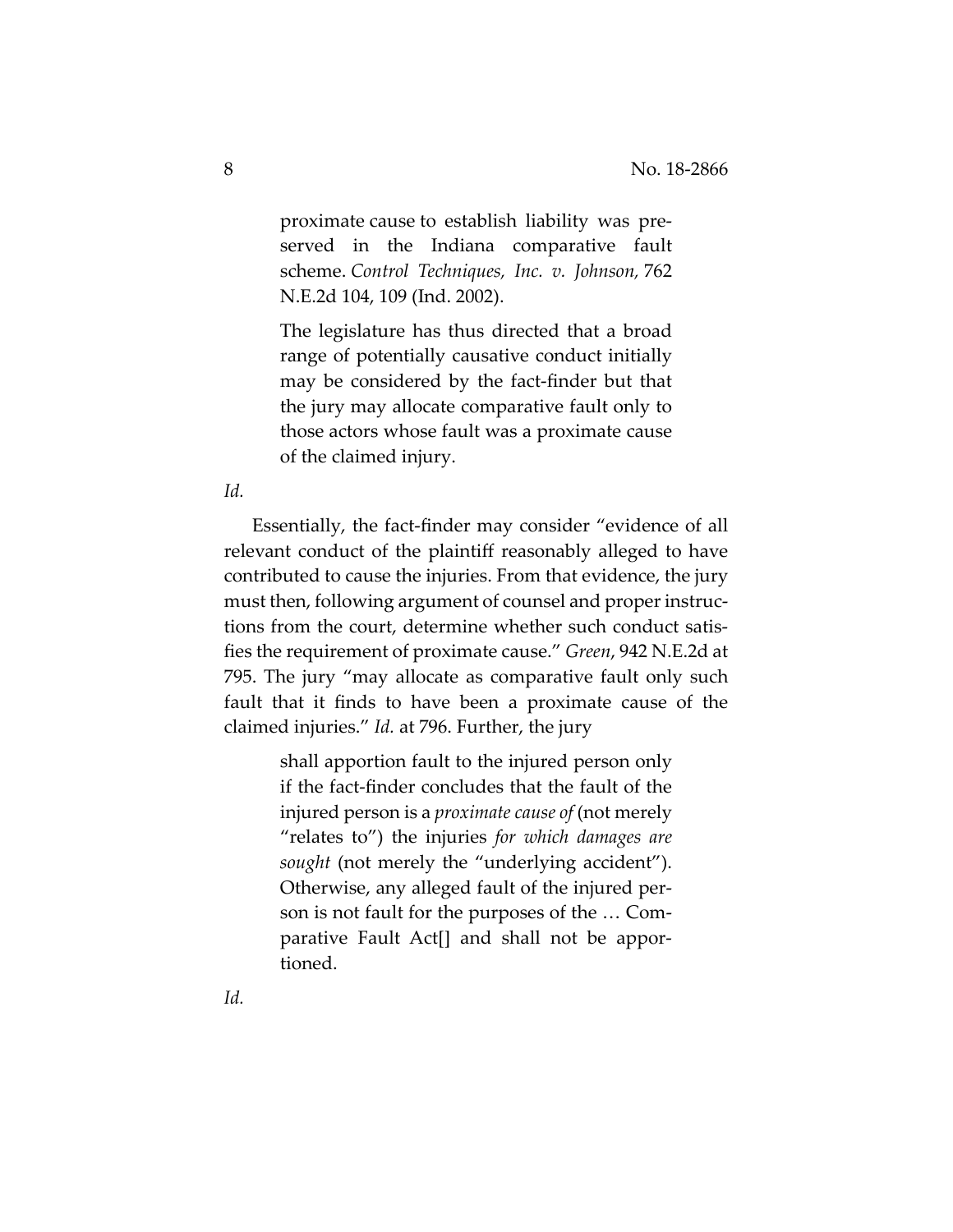Causation thus is the key. The Comparative Fault Act re‐ quires a causal connection between evidence of fault and the injury‐causing event. In *Kocher v. Getz*, immediately following the mention of safety devices, the Indiana Supreme Court wrote: "a plaintiff 'may not recover for any item of damage that [the plaintiff] could have avoided through the use of rea‐ sonable care.'" *Kocher*, 824 N.E.2d at 675 (alteration in origi‐ nal), citing Indiana Pattern Jury Instruction No. 11.120 (2003); see Indiana Model Civil Jury Instruction 1137 (2018). As *Kocher* explained, to be considered in apportioning fault, the plaintiff's failure to use the safety device must have a causal nexus to his injury.3

### B. *Webber's Lack of a Hardhat*

Here, Butner has not argued that Webber's failure to use a hardhat caused the tree branch to fall on his head, resulting in his injuries. During oral argument, Butner correctly acknowledged that there is no evidence that the absence of a hardhat

<sup>3</sup> *Kimbrough v. Anderson*, which cited *Kocher*, illustrates the point. 55 N.E.3d 325 (Ind. App. 2016). There, the plaintiff sued his neighbor for causing water damage to plaintiff's house. *Id.* at 329–32. Due to mold dam‐ age, the value of plaintiff's residence decreased by about 90%. But there had already been severe mold caused by previous water damage incidents. *Id.* at 337 ("Expert hydrogeologist Dr. Letsinger also attributed the cause of damage to the Residence to poorly installed drains around the perimeter or foundation of the house, lack of a sump pump, poor grading, or poorly maintained gutters. This evidence establishes that [plaintiff's] omission *before* the alleged watering incidents occurred could have caused water intrusion in the lower level of the Residence."). The Indiana Court of Appeals ruled that the prior instances of water damage—which were plaintiff's fault—were an appropriate basis for apportioning fault because there was a causal connection between the prior water damage and the resulting mold. *Id.* at 337.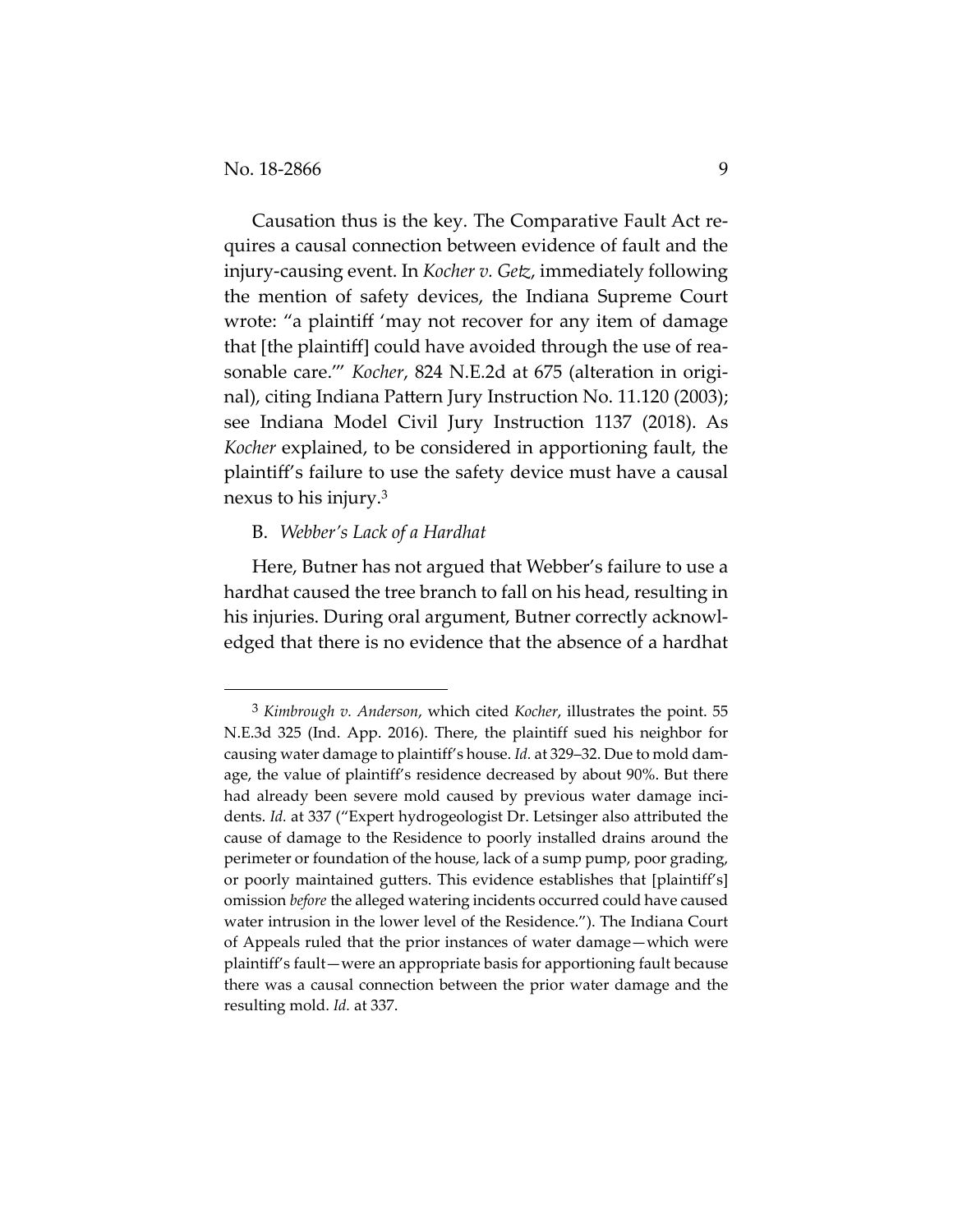caused this accident. The reason the branch fell and struck Webber had nothing to do with whether he wore a hardhat. Nor was there any expert testimony or other evidence that Webber's injuries would have been any different if he had been wearing a hardhat.4

Since there was no causal relationship between Webber's lack of a hardhat before the injury and the injury‐causing event or the injuries themselves, Indiana law did not provide a basis for admitting this evidence. A couple of hypotheticals illustrate the point.

First, suppose a person does not wear safety goggles while cutting down a tree. That person is then hit on the head by a falling branch, suffering injury. The absence of goggles has nothing to do with the falling branch and the injury he suf‐ fered. This arguable "fault" did not contribute to the accident or injury. Under *Green*, therefore, evidence and argument to attribute fault for not using safety goggles would be irrele‐ vant.

Second, suppose another person does not wear safety goggles while cutting down a tree. A splinter of wood flies off the chainsaw blade and hits him in the eye. In that case, the failure

<sup>&</sup>lt;sup>4</sup> The district court noted here: "The parties agreed that evidence related to wearing a hard hat is not admissible to support a defense of failure to mitigate damages. Defendant indicated that he does not intend to pre‐ sent expert testimony regarding whether wearing a hard hat would have made any difference with regard to Johnny Webberʹs injuries. Instead, he wishes to offer this evidence to show assumption of risk, comparative fault, and whether Johnny Webber acted as a reasonably careful person. The Court determines that this evidence is admissible for these purposes only, not for mitigation of damages or determining any effect on the se‐ verity of the injuries."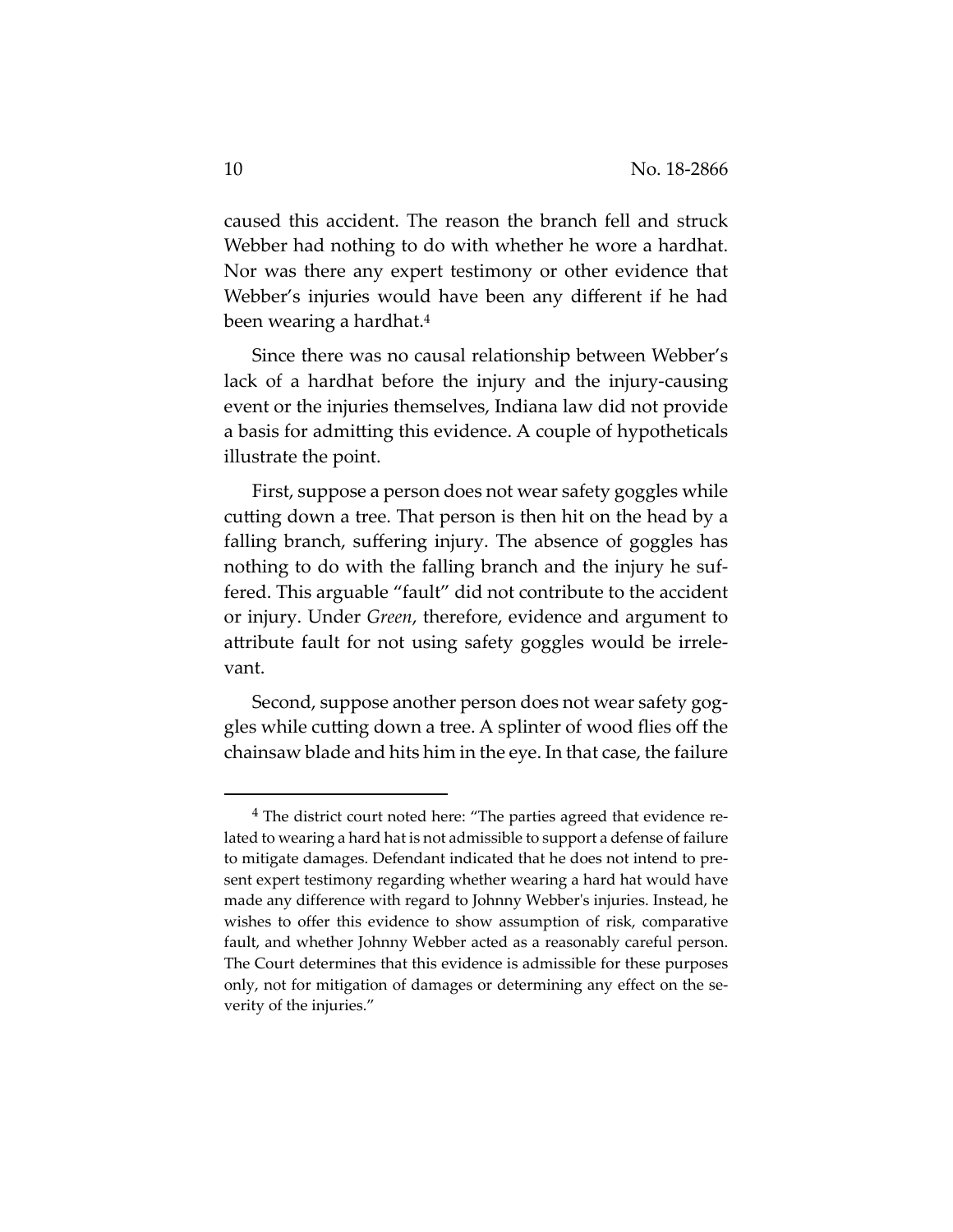to wear safety goggles would have been a proximate cause of his injury. If he had been wearing safety goggles, the splinter of wood would not have been able to injure his eye. The in‐ jury‐causing event and the injury would never have occurred. In that case, evidence of the failure to use safety goggles would be admissible to show fault.

Indiana's focus on causation is important to prevent open‐ ing floodgates for admission of every arguably irresponsible thing a plaintiff might have done. Suppose a person was cut‐ ting down a tree without wearing safety glasses, hearing pro‐ tection, steel‐toed boots, or gloves. These safety measures would have had nothing to do with being crushed by a falling tree branch. The lack of a causal relationship to the injury should bar their admission under the Comparative Fault Act as evidence of fault in such a case.

Webber has referred us to the so-called "seatbelt cases" that address whether to allow evidence that an injured plain‐ tiff was not wearing a seatbelt during a car crash. We do not find these cases to be directly applicable here because they focus largely on the post‐injury mitigation of damages rather than causation. See *State v. Ingram*, 427 N.E.2d 444, 448 (Ind. 1981) (evidence that plaintiff had not worn seatbelt in car accident could not be used to limit that plaintiff's damages on the basis that plaintiff had failed to mitigate his or her injuries: "The act of buckling or not buckling a seat belt is an act the injured party must perform before the injury causing the act occurs," and "the question of whether mitigation of damages has occurred looks to the acts of the injured party only after the injury has occurred."). However, we agree with the more limited point Webber makes: "Just as nonuse of seatbelts does not cause crashes, nonuse of a hardhat in this case did not